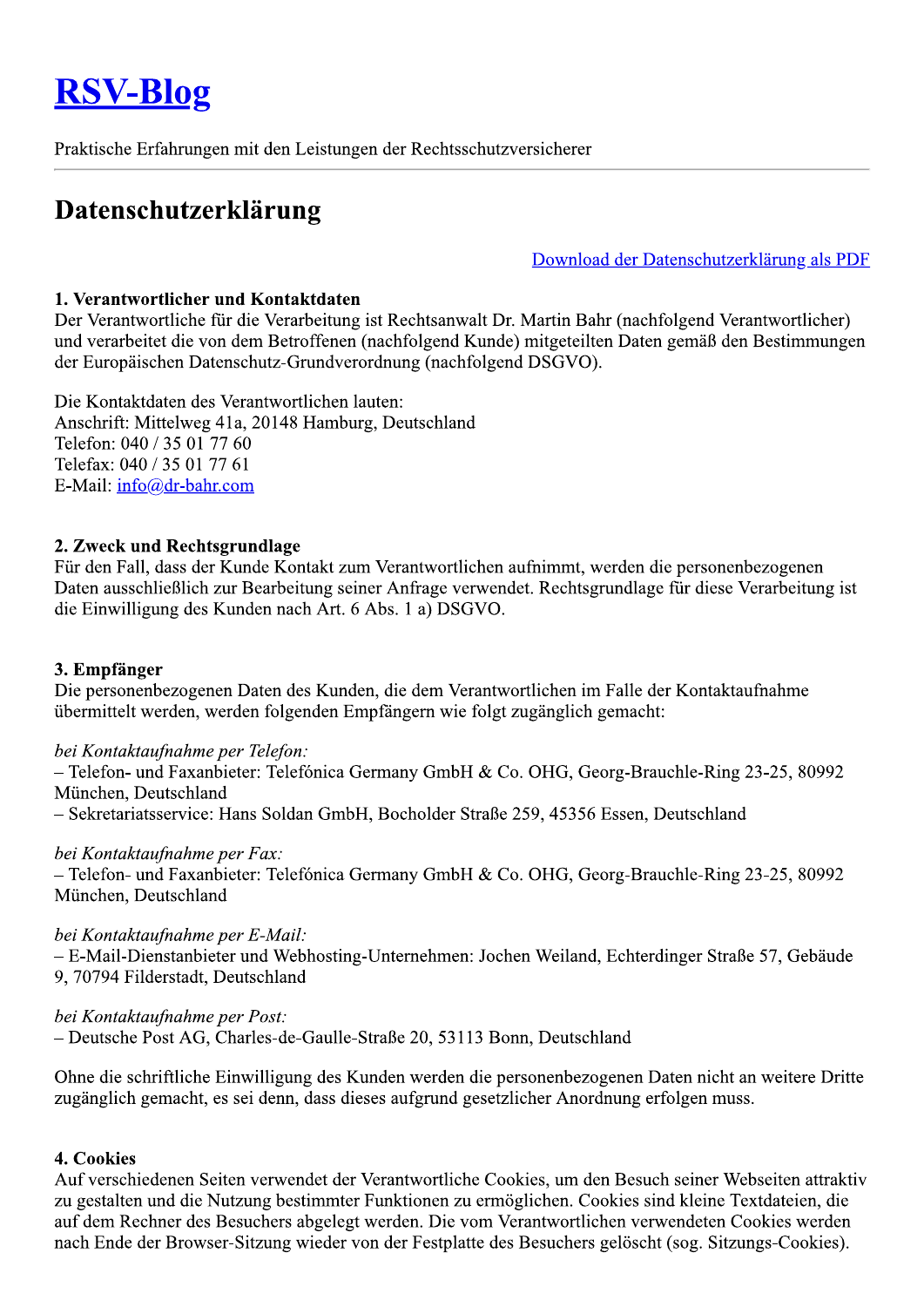Cookies verbleiben auf dem Rechner des Besuchers nur dann, wenn der Benutzer dieser Speicherung ausdrücklich zugestimmt hat.

#### 5. Drittstaatentransfer

Eine Übermittlung der personenbezogenen Daten in einen Drittstaat findet nicht statt.

#### 6. Speicherdauer

Für den Fall, dass der Kunde Kontakt zum Verantwortlichen aufnimmt, werden die personenbezogenen Daten für die Dauer der Bearbeitung der Anfrage genutzt. Anschließend werden die Daten, die aus rechtlichen Gründen aufbewahrt werden müssen, gesperrt. Diese Daten stehen einer weiteren Verwendung nicht mehr zur Verfügung.

Der Verantwortliche unterliegt verschiedenen Aufbewahrungs- und Dokumentationspflichten, die sich unter anderem aus der Bundesrechtsanwaltsordnung (BRAO) und der Abgabenordnung (AO) ergeben. Die dort vorgegebenen Fristen zur Aufbewahrung bzw. Dokumentation betragen zwei bis zehn Jahre.

Schließlich beurteilt sich die Speicherdauer auch nach den gesetzlichen Verjährungsfristen, die zum Beispiel nach den §§ 195 ff. des Bürgerlichen Gesetzbuches (BGB) in der Regel drei Jahre, in gewissen Fällen aber auch bis zu dreißig Jahre betragen können.

Im Übrigen werden die personenbezogenen Daten gelöscht, sofern der Kunde in eine weitere Verarbeitung und Nutzung seiner Daten nicht ausdrücklich eingewilligt hat.

#### 7. Datenschutzrechte

Jeder Kunde hat das Recht auf Auskunft nach Artikel 15 DSGVO, das Recht auf Berichtigung nach Artikel 16 DSGVO, das Recht auf Löschung nach Artikel 17 DSGVO, das Recht auf Einschränkung der Verarbeitung nach Artikel 18 DSGVO, das Recht auf Widerspruch nach Artikel 21 DSGVO sowie das Recht auf Datenübertragbarkeit nach Artikel 20 DSGVO. Beim Auskunftsrecht und beim Löschungsrecht gelten die Einschränkungen nach §§ 34 und 35 BDSG. Darüber hinaus besteht ein Beschwerderecht bei einer Datenschutzaufsichtsbehörde (Artikel 77 DSGVO i. V. m. § 19 BDSG).

Die Gesetzestexte findet der Kunde hier. Entsprechende Anliegen sind an die unter Punkt 1 genannte Adresse zu richten.

#### 8. Widerspruchsrecht und sonstige Rechte

Hat der Kunde seine Einwilligung zu der Verarbeitung der ihn betreffenden personenbezogenen Daten für einen oder mehrere bestimmte Zwecke gegeben, steht dem Kunden die Möglichkeit des Widerrufs der Einwilligung mit Wirkung für die Zukunft zu.

Jede betroffene Person hat unbeschadet eines anderweitigen verwaltungsrechtlichen oder gerichtlichen Rechtsbehelfs das Recht auf Beschwerde bei einer Aufsichtsbehörde, insbesondere in dem Mitgliedstaat ihres Aufenthaltsorts, ihres Arbeitsplatzes oder des Orts des mutmaßlichen Verstoßes, wenn die betroffene Person der Ansicht ist, dass die Verarbeitung der sie betreffenden personenbezogenen Daten gegen diese Verordnung verstößt.

Eine zuständige Behörde ist z.B. der Hamburgische Beauftragte für Datenschutz und Informationsfreiheit, Klosterwall 6 (Block C), 20095 Hamburg, Deutschland. Der Kunde kann aber auch eine andere wählen.

#### 9. Pflicht zur Datenbereitstellung

Es besteht keine Pflicht des Kunden, bei der Anfrage bestimmte Daten bereitzustellen.

#### 10. Automatisierte Entscheidungsfindung

Eine automatisierte Entscheidungsform einschließlich Profiling findet nicht statt.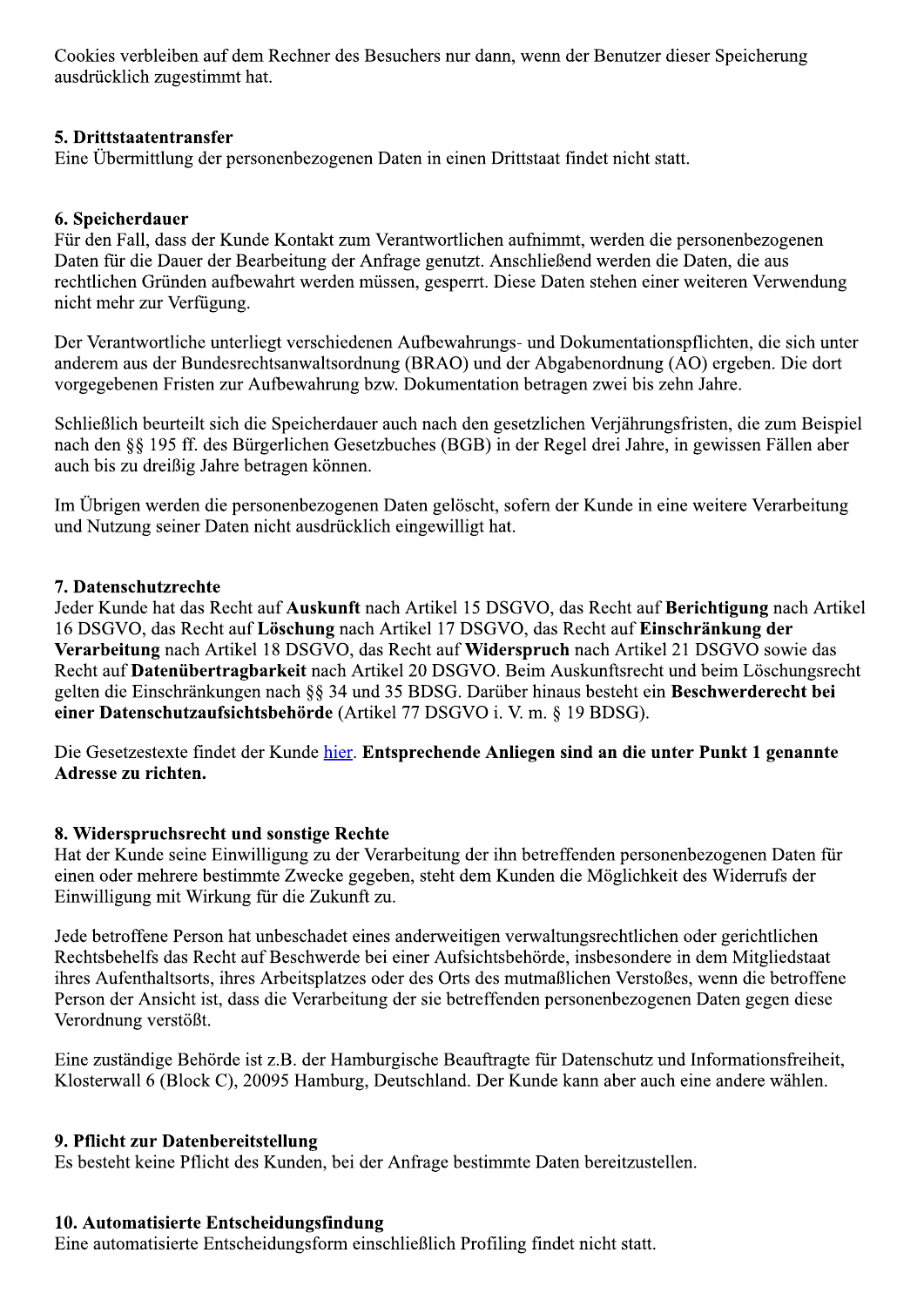Comments are closed.

• Suche nach:

Suche

### • Pages

- o Datenschutzerklärung
- Impressum  $\circ$
- o Sinn & Zweck des RSV-Blog
- o Über die Autoren
- o Mitmachen? Hinweise? Kritik?
- o Rechtsschutz Bedingungen (ARB)
- Welcher Versicherer ist empfehlenswert?  $\circ$

# · Archives

- **April 2016**  $\circ$
- Februar 2016  $\circ$
- $\circ$ Dezember 2015
- November 2015  $\circ$
- Oktober 2015  $\circ$
- September 2015  $\circ$
- **August 2015**  $\circ$
- **Juli 2015**  $\circ$
- **Juni 2015**  $\circ$
- Mai 2015  $\circ$
- **April 2015**  $\circ$
- **März 2015**  $\circ$
- Februar 2015  $\circ$
- Januar 2015  $\circ$
- Dezember 2014  $\circ$
- November 2014  $\circ$
- Oktober 2014  $\circ$
- $\circ$ September 2014
- **August 2014**  $\circ$
- **Juli 2014**  $\circ$
- **Juni 2014**  $\circ$
- **Mai 2014**  $\circ$
- **April 2014**  $\circ$
- **März 2014**  $\circ$
- Januar 2014  $\circ$
- Dezember 2013  $\circ$
- November 2013  $\circ$
- Oktober 2013  $\circ$
- **Juli 2013**  $\circ$
- **Juni 2013**  $\circ$
- Mai 2013  $\circ$
- **April 2013**  $\circ$
- $\circ$ Februar 2013
- Dezember 2012  $\circ$
- November 2012  $\circ$
- Oktober 2012  $\circ$
- September 2012  $\circ$
- $\circ$ **März 2012**
- Februar 2012  $\circ$
- Januar 2012  $\circ$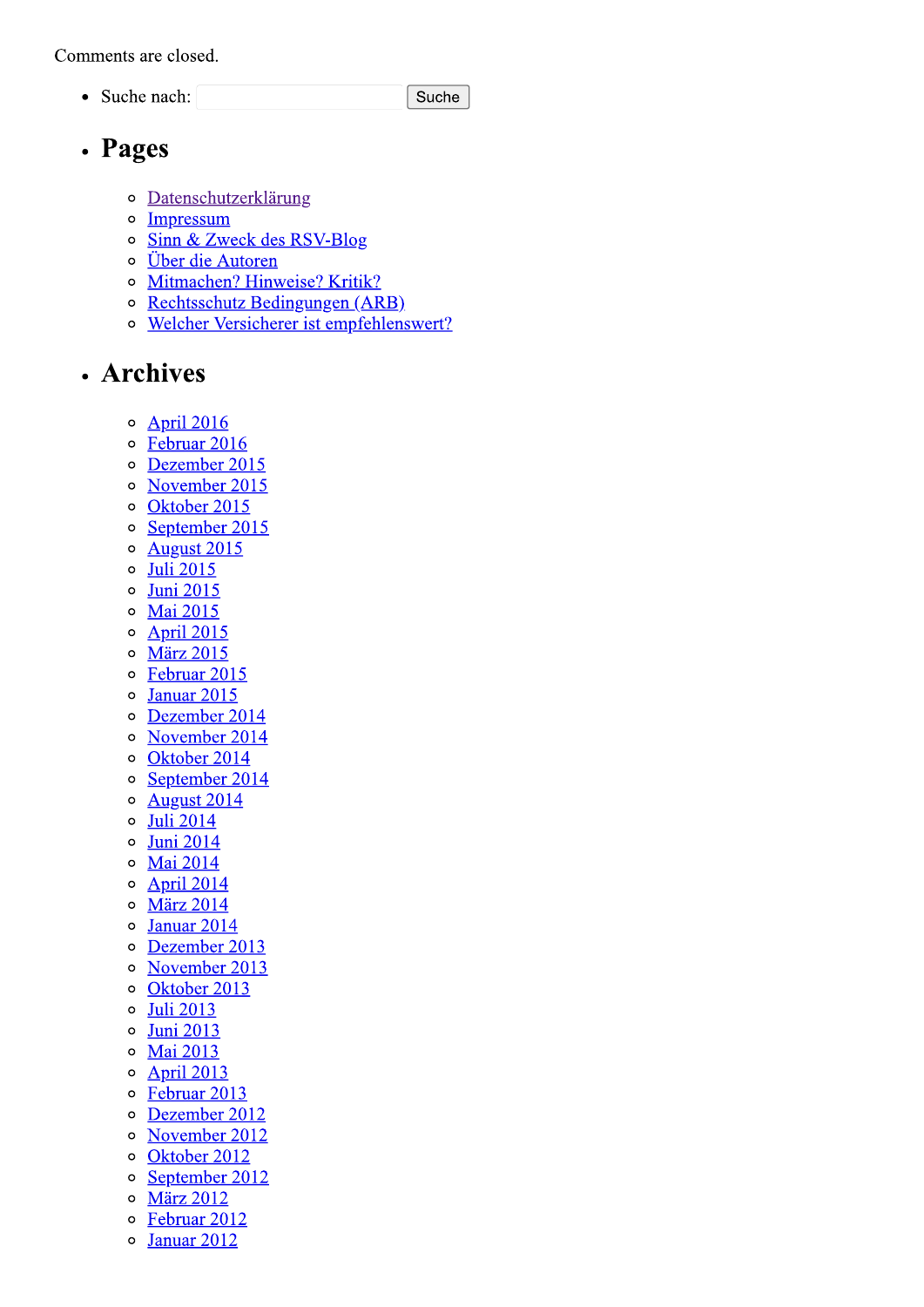- Dezember 2011  $\circ$
- November 2011  $\circ$
- Oktober 2011  $\circ$
- September 2011  $\circ$
- **August 2011**  $\circ$
- **Juli 2011**  $\circ$
- **Juni 2011**  $\circ$
- **Mai 2011**  $\circ$
- **April 2011**  $\circ$
- $\circ$ **März 2011**
- $\circ$ Februar 2011
- Januar 2011  $\circ$
- Dezember 2010  $\circ$
- November 2010  $\circ$
- $\circ$ Oktober 2010
- September 2010  $\circ$
- **August 2010**  $\circ$
- **Juli 2010**  $\circ$
- **Juni 2010**  $\circ$
- $\circ$ **Mai 2010**
- **April 2010**  $\circ$
- **März 2010**  $\circ$
- Februar 2010  $\circ$
- Januar 2010  $\circ$
- Dezember 2009  $\circ$
- Oktober 2009  $\circ$
- $\circ$ September 2009
- **August 2009**  $\circ$
- **Juli 2009**  $\circ$
- **Juni 2009**  $\circ$
- **Mai 2009**  $\circ$
- April 2009  $\circ$
- $\circ$ **März 2009**
- Februar 2009  $\circ$
- Januar 2009  $\circ$
- Dezember 2008  $\circ$
- November 2008  $\circ$
- $\circ$ Oktober 2008
- September 2008  $\circ$
- **August 2008**  $\circ$
- **Juli 2008**  $\circ$
- **Juni 2008**  $\circ$
- $\circ$ **Mai 2008**
- April 2008  $\circ$
- **März 2008**  $\circ$
- Februar 2008  $\circ$
- Januar 2008  $\circ$
- $\circ$ Dezember 2007
- November 2007  $\circ$
- Oktober 2007  $\circ$
- September 2007  $\circ$
- **August 2007**  $\circ$
- $\circ$ **Juli 2007**
- **Juni 2007**  $\circ$
- **Mai 2007**  $\circ$
- **April 2007**  $\circ$
- **März 2007**  $\circ$
- $\circ$ Februar 2007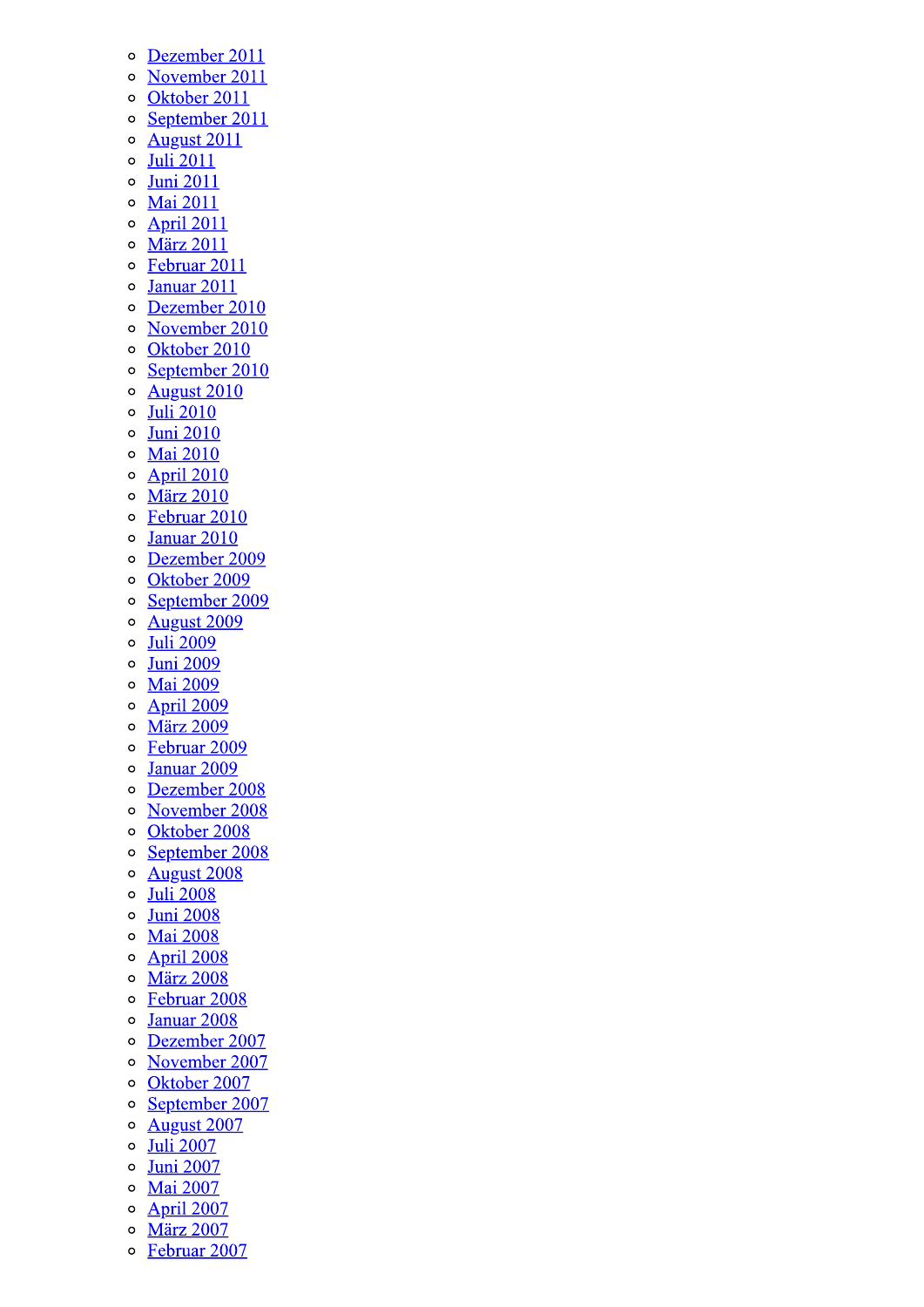- Januar 2007  $\circ$
- Dezember 2006  $\circ$
- November 2006  $\circ$
- Oktober 2006  $\circ$
- September 2006  $\circ$
- **August 2006**  $\circ$
- **Juli 2006**  $\circ$  $\circ$
- **Juni 2006 Mai 2006**  $\circ$
- **April 2006**  $\circ$
- **März 2006**  $\circ$
- Februar 2006  $\circ$
- Januar 2006  $\circ$
- Dezember 2005  $\circ$
- November 2005  $\circ$
- Oktober 2005  $\circ$
- September 2005  $\circ$
- **August 2005**  $\circ$
- **Juli 2005**  $\circ$
- **Juni 2005**  $\circ$
- **Mai 2005**  $\circ$
- **April 2005**  $\circ$
- **März 2005**  $\circ$

# • Categories

- $\circ$  <u>ADAC</u> (64)
- **ADVOCARD** (58)  $\circ$
- Allgemeines (120)  $\circ$
- Allianz  $(40)$  $\circ$
- Allrecht (14)  $\circ$
- **ARAG** (147)  $\circ$
- Auxilia $(8)$  $\circ$
- Badische (11)  $\circ$
- Concordia (44)  $\circ$
- $D.A.S. (73)$  $\circ$
- $DA(2)$  $\circ$
- **DBV** Winterthur (4)  $\circ$
- $Debeka(2)$  $\circ$
- $\circ$ Deurag  $(37)$
- Deutscher Herold (1)  $\circ$
- $DEVK(11)$  $\circ$
- Generali (1)  $\circ$
- Gerling  $(3)$  $\circ$
- Hamburg Mannheimer (4)  $\circ$
- $HDI(6)$  $\circ$
- $HUK(11)$  $\circ$
- Itzehoer $(6)$  $\circ$
- Karlsruher RSV AG (4)  $\circ$
- KS-Kraftfahrer-Schutz (1)  $\circ$
- $\circ$  $LVM(9)$
- Mecklenburgische (9)  $\circ$
- $NRV(4)$  $\circ$
- $R + V$  Versicherungen (11)  $\circ$
- Rechtsschutz Union (10)  $\circ$
- **Roland** (49)  $\circ$
- $\circ$ **Uncategorized** (53)